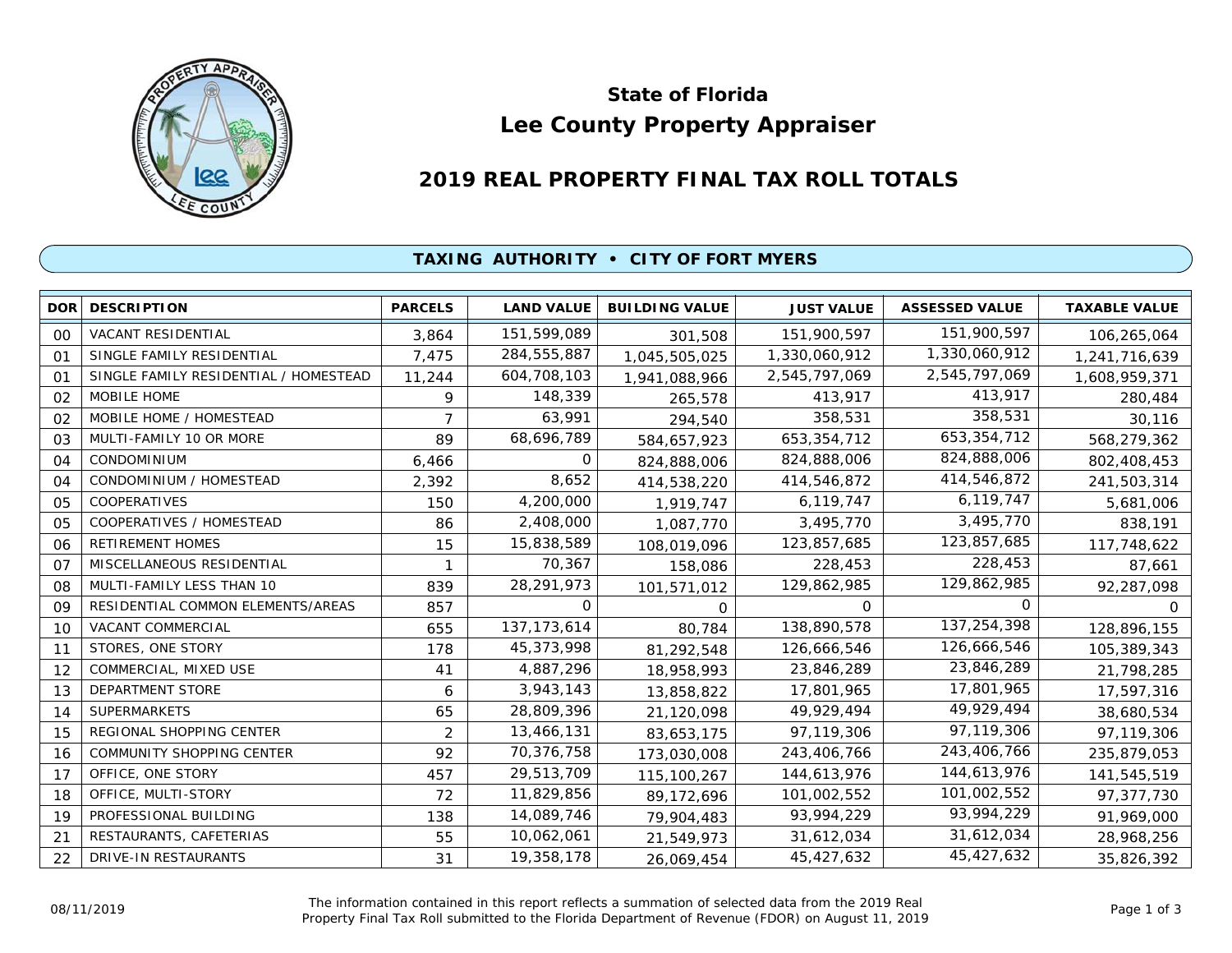### **TAXING AUTHORITY • CITY OF FORT MYERS**

| <b>DOR</b> | <b>DESCRIPTION</b>                    | <b>PARCELS</b> | <b>LAND VALUE</b> | <b>BUILDING VALUE</b> | <b>JUST VALUE</b> | <b>ASSESSED VALUE</b> | <b>TAXABLE VALUE</b> |
|------------|---------------------------------------|----------------|-------------------|-----------------------|-------------------|-----------------------|----------------------|
| 23         | FINANCIAL INSTITUTIONS                | 26             | 8,880,153         | 16,557,471            | 25,437,624        | 25,437,624            | 24,479,337           |
| 24         | INSURANCE COMPANY OFFICES             | $\mathbf{1}$   | $\mathbf 0$       | 57,800                | 57,800            | 57,800                | 57,800               |
| 25         | REPAIR SERVICE SHOPS                  | 20             | 1,238,872         | 5,215,098             | 6,453,970         | 6,453,970             | 6,270,376            |
| 26         | <b>SERVICE STATIONS</b>               | 11             | 2,543,850         | 2,016,656             | 4,560,506         | 4,560,506             | 3,657,167            |
| 27         | AUTO SALES, REPAIR, ETC               | 209            | 50,965,278        | 61,786,466            | 112,751,744       | 112,751,744           | 111,508,776          |
| 28         | PARKING LOTS, MH PARKS, ETC           | 46             | 10,604,402        | 769,342               | 11,373,744        | 11,373,744            | 11,256,354           |
| 32         | ENCLOSED THEATER/AUDITORIUM           | 6              | 570,448           | 766,374               | 1,336,822         | 1,336,822             | 1,336,822            |
| 33         | NIGHT CLUBS, LOUNGES, BARS            | 17             | 1,453,619         | 4,127,778             | 5,581,397         | 5,581,397             | 5,138,965            |
| 34         | BOWLING ALLEYS, RINKS, ARENAS         | $\mathbf{1}$   | 655,952           | 2,271,384             | 2,927,336         | 2,927,336             | 2,927,336            |
| 35         | TOURIST ATTRACTIONS                   | $\mathfrak{Z}$ | 6,033,402         | 7,748,097             | 13,781,499        | 13,781,499            | 11,899,097           |
| 38         | GOLF COURSE, DRIVING RANGE            | 33             | 4,092,752         | 6,206,168             | 10,365,718        | 10,298,920            | 10,291,039           |
| 39         | HOTELS, MOTELS                        | 26             | 15,900,492        | 73,341,493            | 89,241,985        | 89,241,985            | 81,223,544           |
| 40         | VACANT INDUSTRIAL                     | 205            | 30,869,927        | 39,870                | 30,909,797        | 30,909,797            | 27,915,496           |
| 41         | LIGHT MANUFACTURING                   | 42             | 6,966,672         | 21,019,219            | 27,985,891        | 27,985,891            | 26,298,042           |
| 42         | <b>HEAVY INDUSTRIAL</b>               | $\mathbf{1}$   | 339,579           | 443,404               | 782,983           | 782,983               | 782,983              |
| 46         | OTHER FOOD PROCESSING                 | $\mathbf{1}$   | 87,991            | 312,135               | 400,126           | 400,126               | 400,126              |
| 47         | MINERAL PROCESSING                    | 4              | 1,242,150         | 1,425,085             | 2,667,235         | 2,667,235             | 2,667,235            |
| 48         | WAREHOUSING, DISTRIBUTION TERMINALS   | 529            | 68,741,179        | 184,781,712           | 253,522,891       | 253,522,891           | 237, 254, 192        |
| 49         | <b>OPEN STORAGE</b>                   | 22             | 2,745,431         | 784,349               | 3,529,780         | 3,529,780             | 3,465,430            |
| 60         | <b>GRAZING LAND CLASS I</b>           | 35             | 1,566,536         | 5,027,267             | 66,521,296        | 6,593,803             | 5,989,429            |
| 61         | <b>GRAZING LAND CLASS II</b>          | 25             | 571,191           | 320,189               | 31,095,641        | 891,380               | 565,569              |
| 62         | <b>GRAZING LAND CLASS III</b>         | 6              | 8,481             | 0                     | 7,547,488         | 8,481                 | 8,481                |
| 63         | <b>GRAZING LAND CLASS IV</b>          | 3              | 3,713             | $\mathbf 0$           | 1,202,722         | 3,713                 | 3,713                |
| 64         | <b>GRAZING LAND CLASS V</b>           | $\mathbf{1}$   | 970               | $\mathbf 0$           | 10,000            | 970                   | 970                  |
| 65         | <b>GRAZING LAND CLASS VI</b>          | $\mathbf{1}$   | 24                | $\Omega$              | 8,061             | 24                    | 24                   |
| 67         | POULTRY, BEES, TROPICAL FISH, RABBITS | $\overline{2}$ | 296,171           | 126,544               | 648,994           | 422,715               | 303,571              |
| 68         | DAIRIES, FEED LOTS                    | $\mathbf{1}$   | 4,040             | $\Omega$              | 126,500           | 4,040                 | 4,040                |
| 69         | ORNAMENTALS, MISCELLANEOUS AG         | 12             | 66,472            | 158,559               | 1,332,615         | 225,031               | 149,588              |
| 70         | VACANT INSTITUTIONAL                  | 164            | 4,688,793         | 15,974                | 4,704,767         | 4,704,767             | 16,300               |
| 71         | CHURCHES, TEMPLES                     | 168            | 57,810,449        | 129,995,609           | 187,806,058       | 187,806,058           | 641,661              |
| 72         | PRIVATE SCHOOLS & COLLEGES            | 10             | 6,948,841         | 21,008,397            | 27,957,238        | 27,957,238            | 5,017,970            |
| 73         | PRIVATELY OWNED HOSPITALS             | $\overline{7}$ | 6,471,410         | 38,884,021            | 45,355,431        | 45,355,431            | 0                    |
| 74         | HOMES FOR THE AGED                    | 12             | 1,358,494         | 10,114,950            | 11,473,444        | 11,473,444            | $\Omega$             |
| 75         | ORPHANAGES, NON-PROFIT SERVICE        | 114            | 12,623,338        | 73,028,576            | 85,651,914        | 85,651,914            | 21,985,511           |
| 76         | MORTUARY, CEMETERY, CREMATORIUM       | 2              | 276,353           | 810,703               | 1,087,056         | 1,087,056             | 1,087,056            |